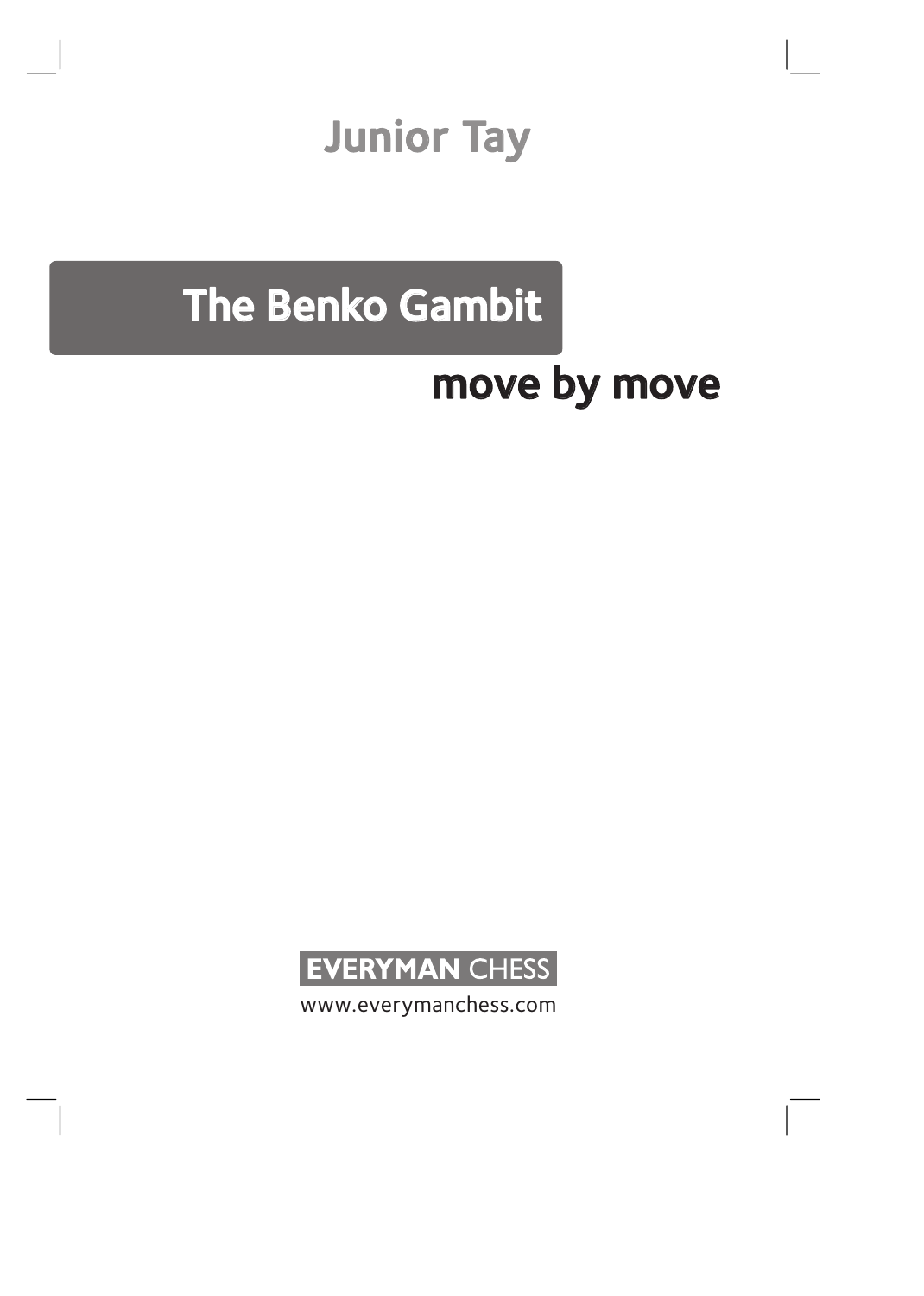# **About the Author**

**Junior Tay** is a FIDE Candidate Master and an ICCF Senior International Master. He is a former National Rapid Chess Champion and represented Singapore in the 1995 Asian Team Championship. A frequent opening surveys contributor to *New In Chess Yearbook*, he lives in Balestier, Singapore with his wife, WFM Yip Fong Ling, and their dog, Scottie.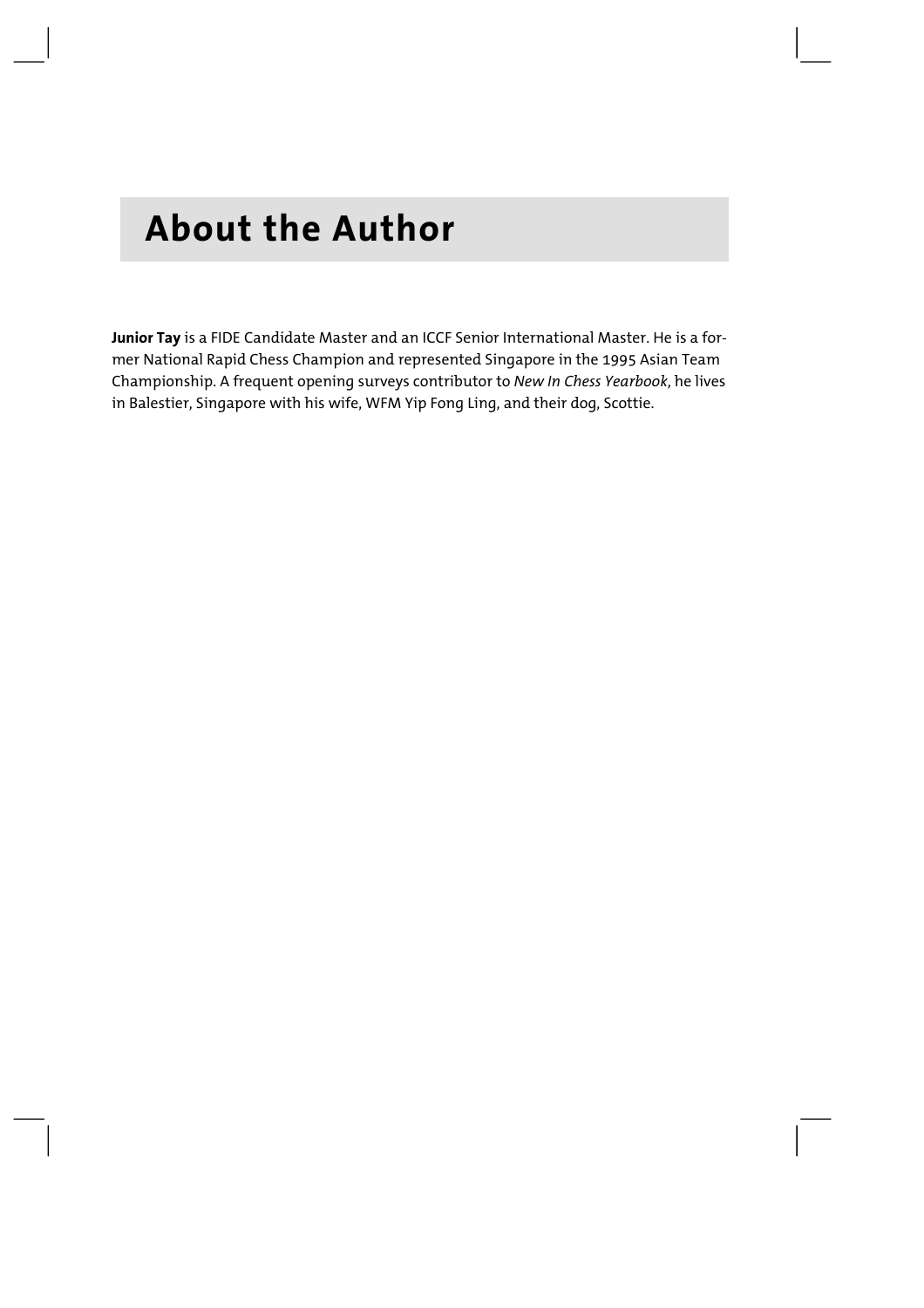# **Contents**

|                | About the Author                                         | $\mathfrak z$  |
|----------------|----------------------------------------------------------|----------------|
|                | Series Foreword                                          | 5              |
|                | Bibliography                                             | 6              |
|                | Introduction                                             | $\overline{7}$ |
| $\mathbf{1}$   | The King takes a Stroll:                                 |                |
|                | 4 cxb5 a6 5 bxa6 g6 6 ��C3 ��xa6 7 e4 ��xf1 8 ��xf1      | 14             |
| $\overline{2}$ | Flummoxing the Fianchetto Variation:                     |                |
|                | 4 cxb5 a6 5 bxa6 g6 6 2c3 2xa6 7 g3                      | 85             |
| 3              | Benko Schmenko: 4 cxb5 a6 5 b6                           | 153            |
| 4              | Hustle and Flow: 4 cxb5 a6 5 f3                          | 180            |
| 5              | The Safety Dance: 4 cxb5 a6 5 e3                         | 202            |
| 6              | Knight out on a Limb: 4 cxb5 a6 5 @c3 axb5 6 e4 b4 7 @b5 | 220            |
| $\overline{7}$ | Ignorance is Bliss: 4 2f3, 4 彎c2, 4 2d2 and 4 2g5        | 239            |
| 8              | The Outsiders: 4 f3, 4 a4, 4 b3 and 4 e4                 | 275            |
| 9              | Déjà Vu: Benko Gambit Motifs in Other Openings           | 291            |
| 10             | Benko Dojo Time                                          | 301            |
| 11             | Solutions                                                | 322            |
|                | Index of Variations                                      | 328            |
|                | Index of Games                                           | 334            |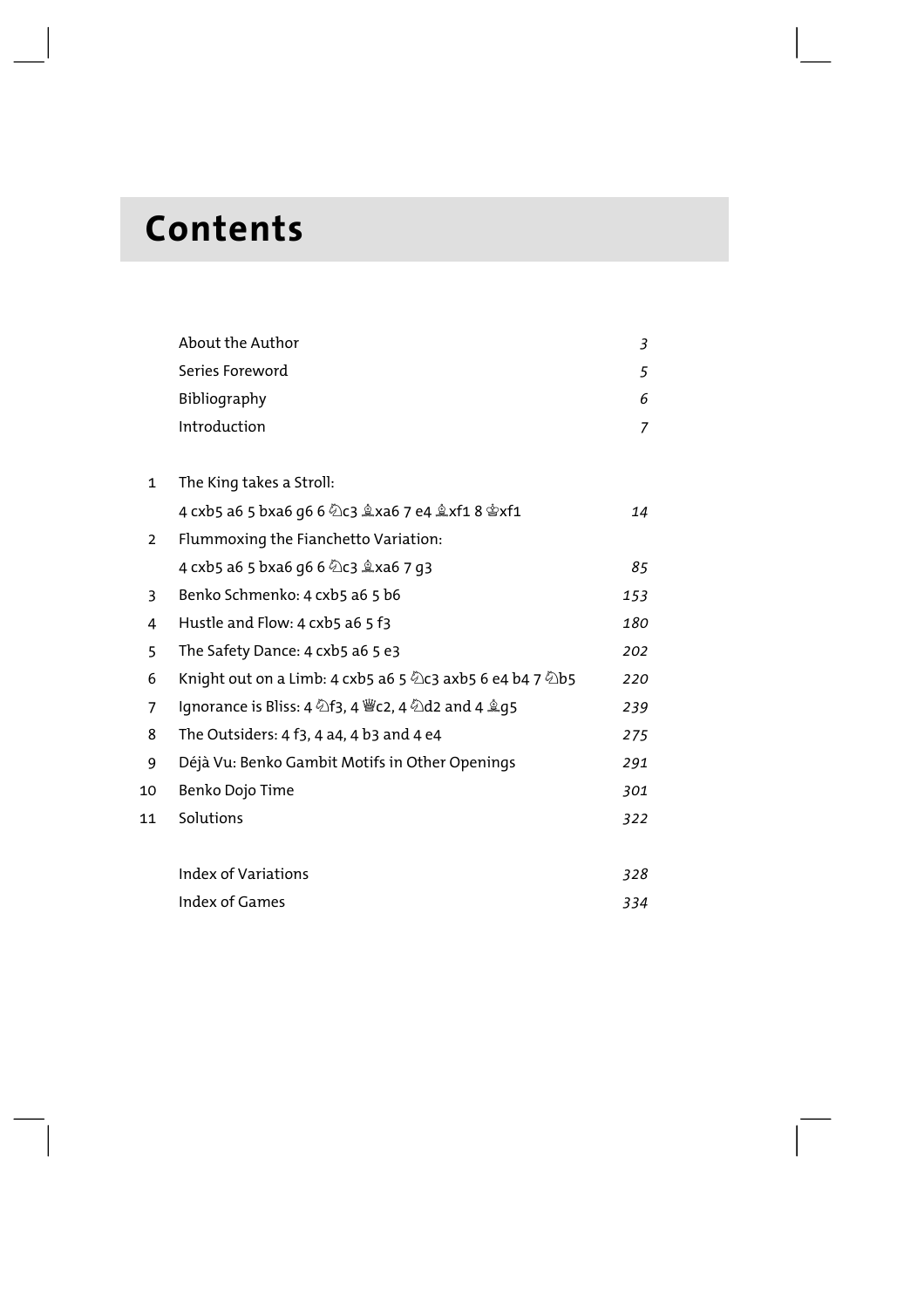# **Series Foreword**

*Move by Move* is a series of opening books which uses a question-and-answer format. One of our main aims of the series is to replicate – as much as possible – lessons between chess teachers and students.

All the way through, readers will be challenged to answer searching questions and to complete exercises, to test their skills in chess openings and indeed in other key aspects of the game. It's our firm belief that practising your skills like this is an excellent way to study chess openings, and to study chess in general.

Many thanks go to all those who have been kind enough to offer inspiration, advice and assistance in the creation of *Move by Move*. We're really excited by this series and hope that readers will share our enthusiasm.

> John Emms, Everyman Chess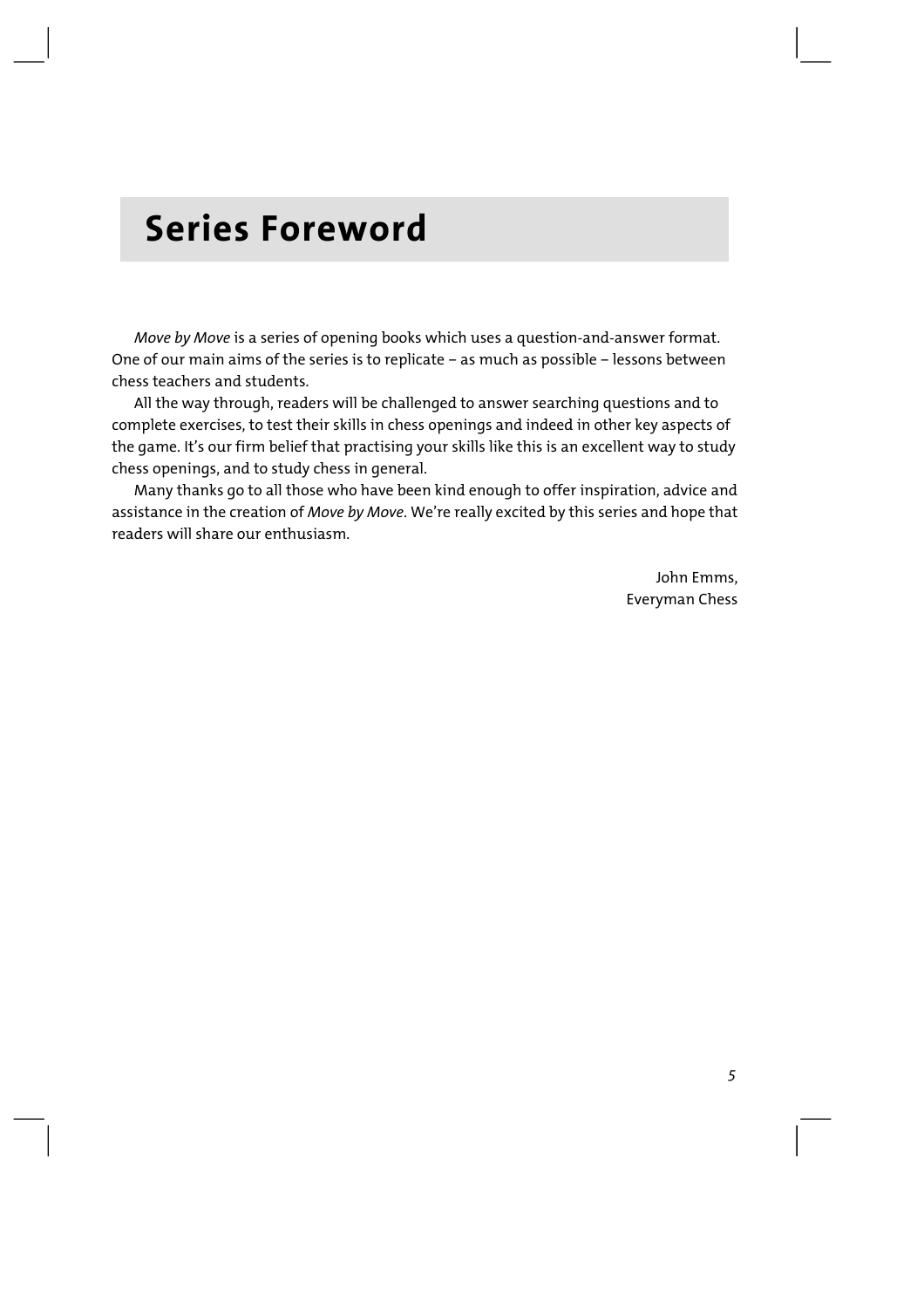# **Introduction**

# **What is the Benko Gambit?**

This book is about the Benko Gambit which has served me well for the past 14 years in correspondence chess and over-the-board play. The Benko Gambit (or if you prefer the Eastern European version, the Volga Gambit) arises after the moves 1 d4  $\triangle$ f6 2 c4 c5 3 d5 b5.



It is named after the American Grandmaster and former World Championship Candidate Pal Benko who popularized the opening by playing it almost without exception whenever the opportunity presented itself, and against all kinds of opposition. Benko published his games and commentary in *Chess Life and Review* frequently and according to his book, *The Benko Gambit* (RHM 1973), he had "as much as announced publicly that anyone can play against me with an extra pawn within a few moves of the opening."

# **Why play the Benko Gambit?**

1) For the price of a pawn (sometimes even two), Black obtains tremendous queenside pressure and puts White on the defensive early in the game. This may give Black an early psychological edge. In the final round of both the 2003 and the 2009 Cairnhill Open (Singapore), I won two games relatively quickly against a former National Champion and National Master. The first was a Benko Gambit Declined and the second time round, my opponent gave a huge sigh after 1 d4  $\triangle$  f6 2 c4 c5, played the insipid 3 e3 to avoid the Benko Gambit and allowed me to equalise very quickly.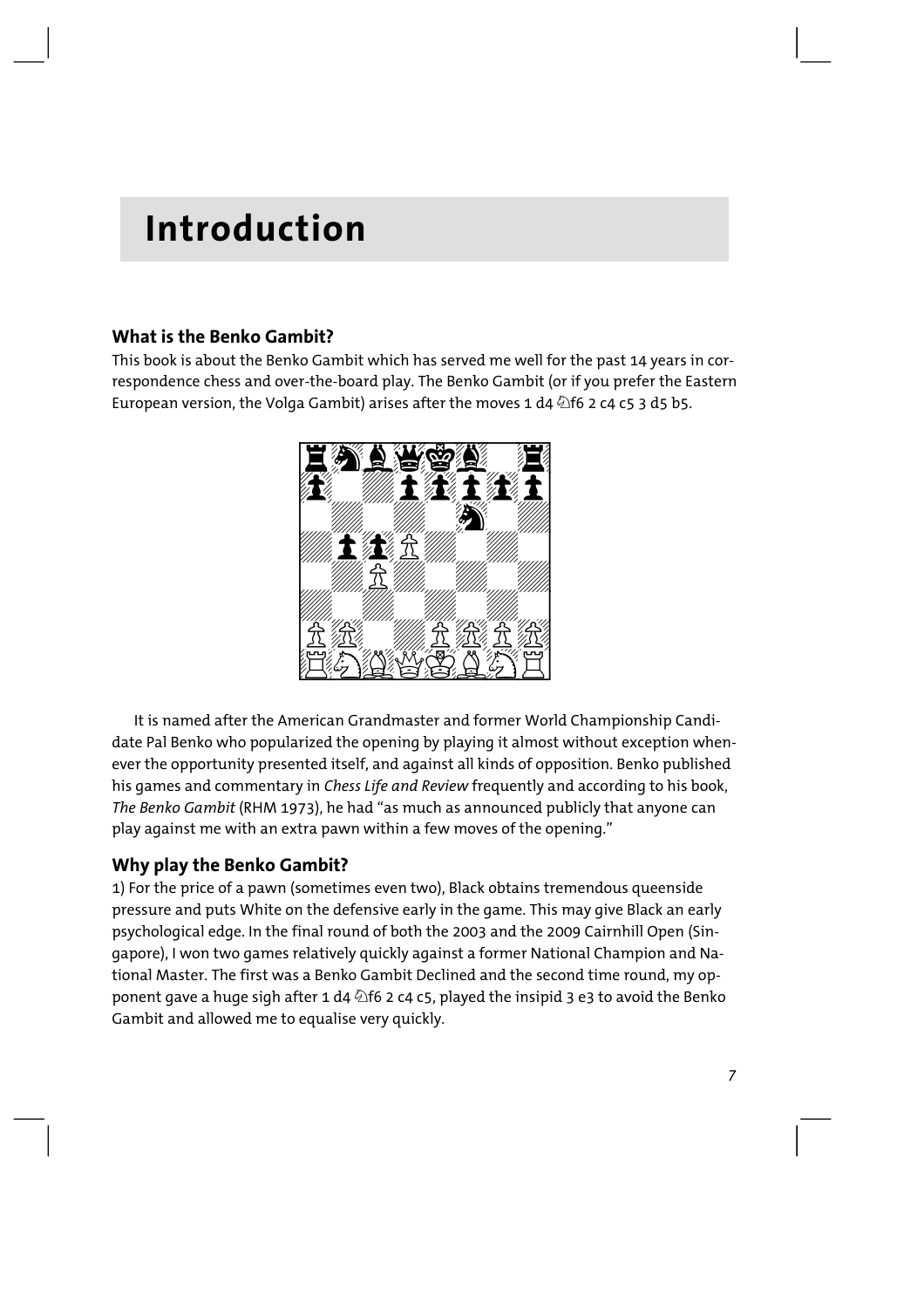#### *The Benko Gambit: Move by Move*

2) Black's motifs in the Benko are quite clear cut: pile as much pressure as possible on the queenside, try to find ideal squares for the knights in the vicinity of White (usually b4, c4 and d3), and at the right time, undermine White's centre. Many a time at amateur level, White's pieces are reduced to the first three ranks trying to cope with Black's threats. At club level it is far easier to attack than to defend and thus easier for White to make mistakes early on in the Benko Gambit.

3) When I started playing correspondence chess in the late 90s, I wanted to look for a black opening which computer engines did not assess well. The Benko Gambit was the perfect weapon for me as the engines frequently assessed that White was winning or clearly better in Benko middlegames and endgames which are tenable or even good for Black. These days, the engines view positional factors such as space and initiative more favourably than in the past and are better at assessing compensation for material. GM Larry Kaufman, the co-developer of the powerful *Komodo* chess engine, concurred, stating: "I would even say 'much better' rather than just 'better'. This was not gradual, it pretty much happened with *Rybka 2.3* and *Rybka 3*, and all later programs are similar in this respect."

My Benko passed muster in correspondence play. One of my first high-level CC games was against the Russian Correspondence Chess Champion Sergey Romanov and I fought him to a draw. In 12 Benko Gambit games I was unbeaten and the only one time I played against it with white at correspondence, I got beaten like a drum. The point I want to make is that it is still playable even at master level correspondence chess, even if opponents have months to analyse with so many resources at hand.

4) The Benko has been played by many of the world's leading players such as Garry Kasparov, Magnus Carlsen, Viswanathan Anand, Veselin Topalov, Vassily Ivanchuk and Fabiano Caruana to name just a few. Two particular incidents stand out for me with respect to the Benko Gambit:

i. In the final round of the 1986 Dubai Olympiad, the Soviets needed to blank Poland 4-0 to overcome Hungary's lead and so claim the gold medals. It was at this juncture that Garry Kasparov resorted to the Benko Gambit and won a tense game against Wlodzimierz Schmidt to help secure the top spot for USSR.

ii. Viswanathan Anand shockingly lost the first game of the 2001 FIDE Knockout World Cup to an internet qualifier, the French IM Olivier Touzanne. In a must-win second game, he essayed the Benko Gambit to win in 23 moves and even the score (eventually winning the match on tiebreak).

5) See for yourself the fundamental concepts of the Benko Gambit as applied convincingly by the man himself, Grandmaster Pal Benko, during his heyday.

Firstly, a forceful demonstration of queenside pressure.

**A.Segal-P.Benko** Sao Paulo 1973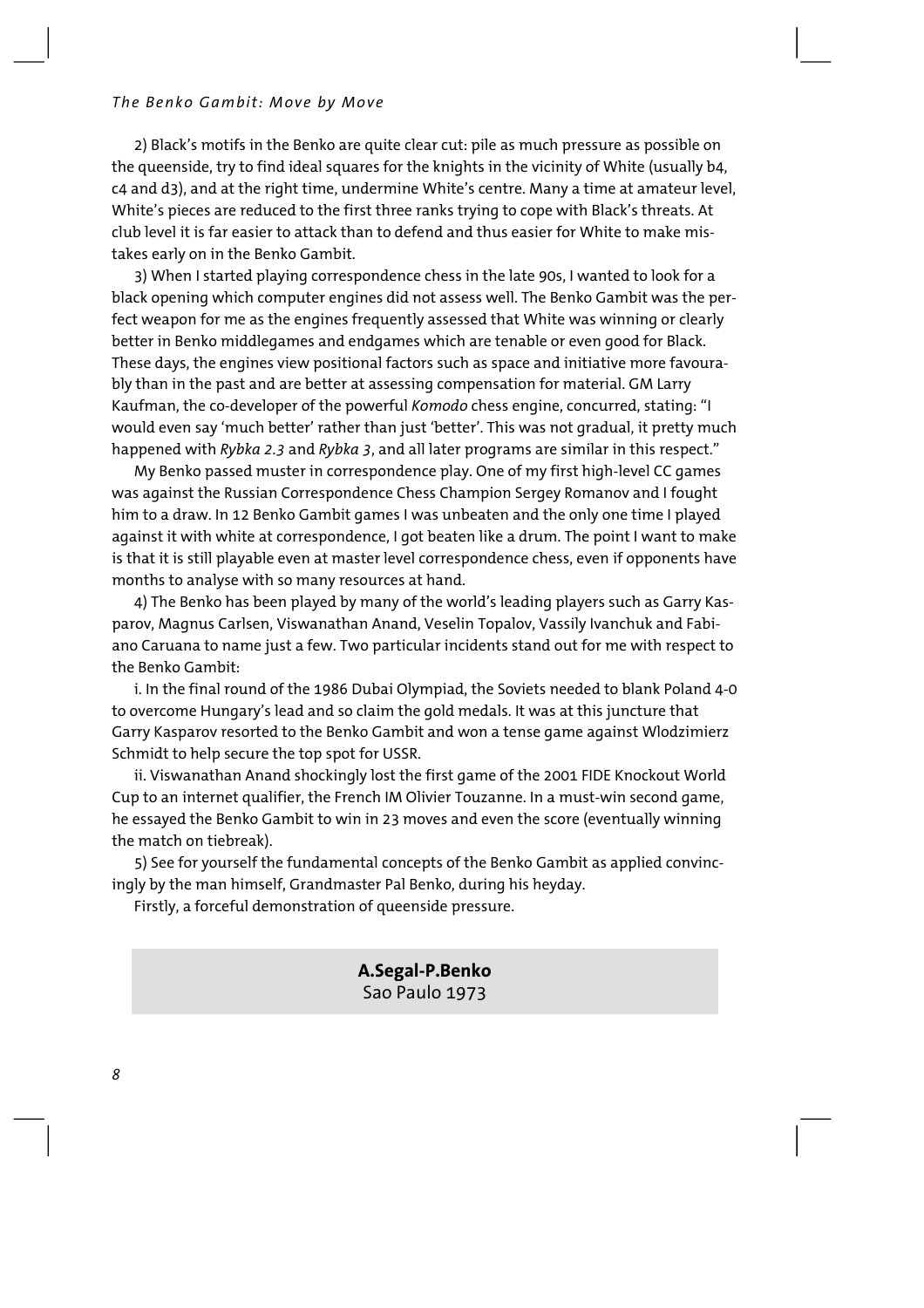

A typical set-up for Black, placing the king's rook on b8 to exert pressure down the bfile.

# 17 gc1 2fd7

Getting ready to unleash the dark-squared bishop's power over White's queenside.

18 h3 2c4

Pressing the b2 soft spot. Sometimes Black also has ... 2a3 tricks after going ... 2c4.

19 曾h2 響b6

Exerting even more pressure on the b-file.

20 2e4 曾b4

Preparing ... Wa4 to weaken White on the a-file as well.

# 21 2ed2 曾a4 22 2xc4 2xc4 23 2g5



# 23... Xb3!

A combination to win back the gambited pawn as well as exchange a couple of pieces.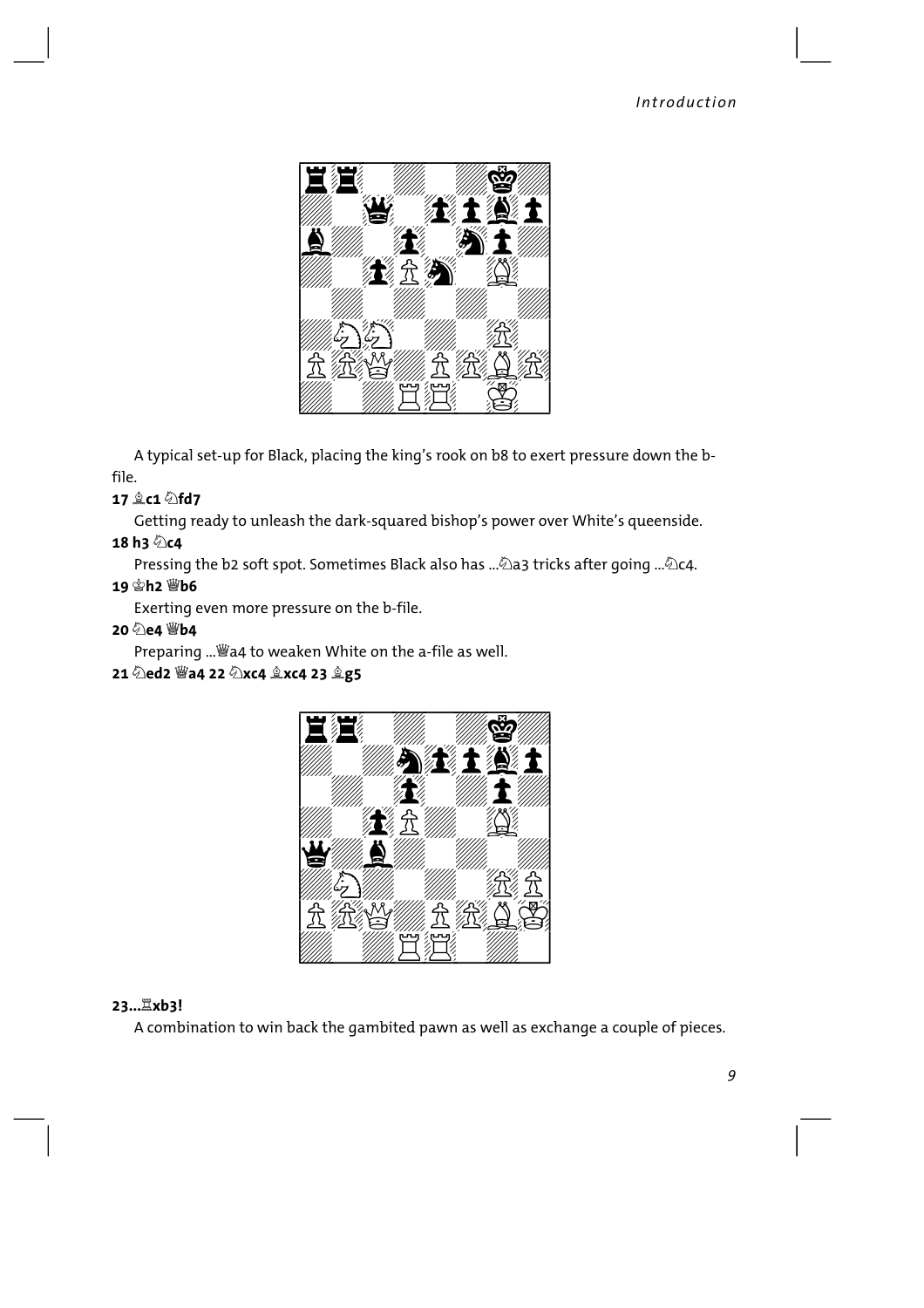The Benko Gambit: Move by Move

# 

After winning the pawn back, Black usually retains his positional advantage and this is a good example.

# 27 *全*f4? 罩b8

Hitting the weakness.

28 国b1 h5 29 皇g5 皇xg5 30 響xg5 公f6 31 響e3 国b7



The e7-pawn is usually easier to defend than White's isolani on b2.

# 32 耳c1

White gives up the b2-pawn which would have fallen sooner or later, since Black has ...c5-c4-c3 looming. Indeed, after 32 뺱c3 뺱a2 33 뺱c1 lb8 Black can start rolling the cpawn down the board.

# 32... 響b3 33 罩c3 響xb2 34 罩a3 雪g7



White has zero counterplay and resigned in 14 more moves.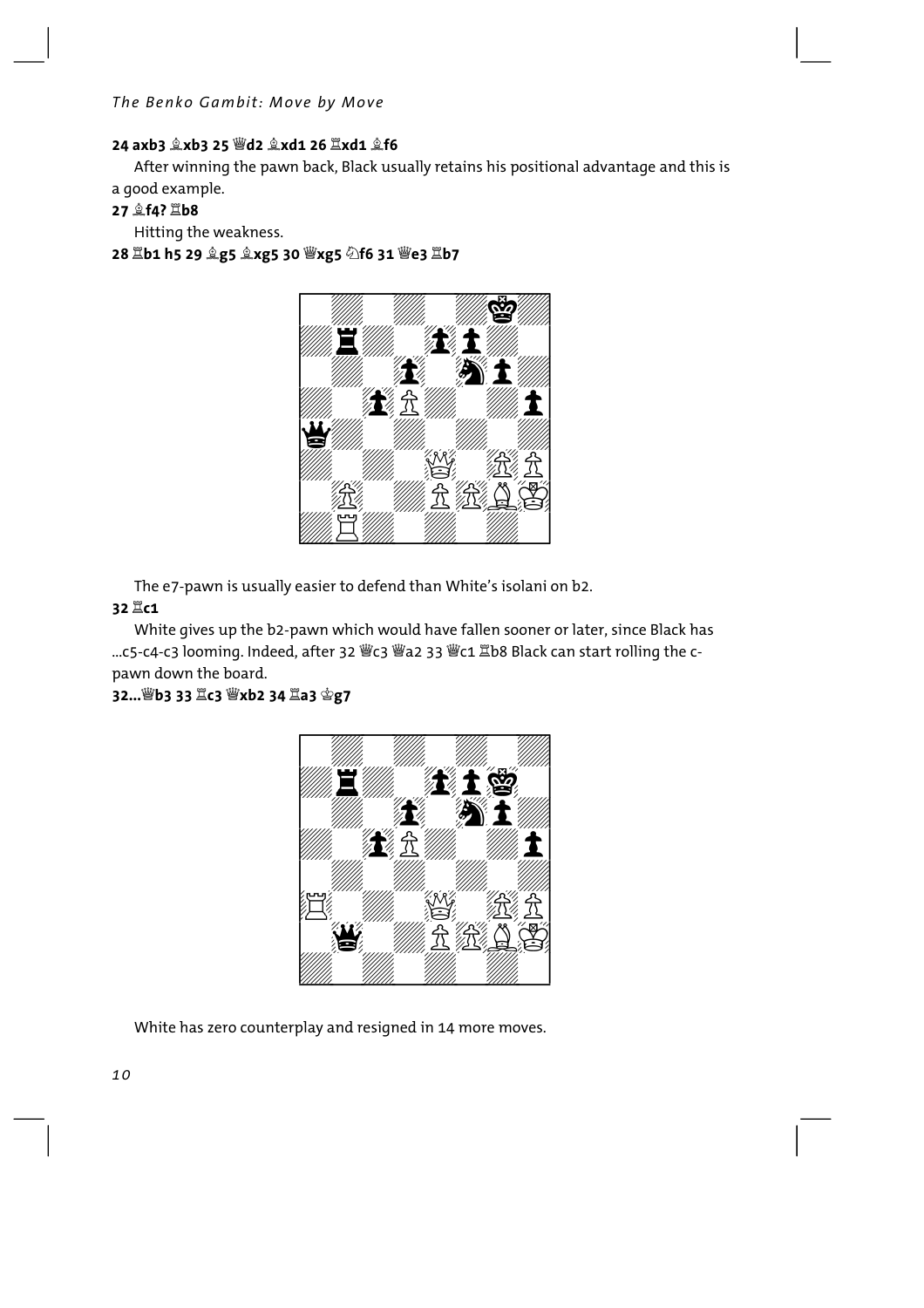Next, a demonstration of how Benko undermined White's centre and then took over that sector with some powerful piece play.

# **R.Gross-P.Benko** Aspen Open 1968



#### **14...e6!**

Black decided to undermine the white centre with the idea of eradicating it thanks to pressure from the h1-a8 diagonal.

# **15 dxe6 fxe6 16 Íe3 Ëc6!**

Exerting more pressure on the centre, with the aim of advancing the d-pawn to stress it yet further.

# **17 Ëd2?**

In Benko's own *The Benko Gambit*, he wrote that "White underestimated the danger from Black's advancing mobile centre."

# **17...d5!**

Black already has a huge advantage here, whether White gives up or tries to hold the centre.

# **18 exd5 exd5 19 Íf4 d4!**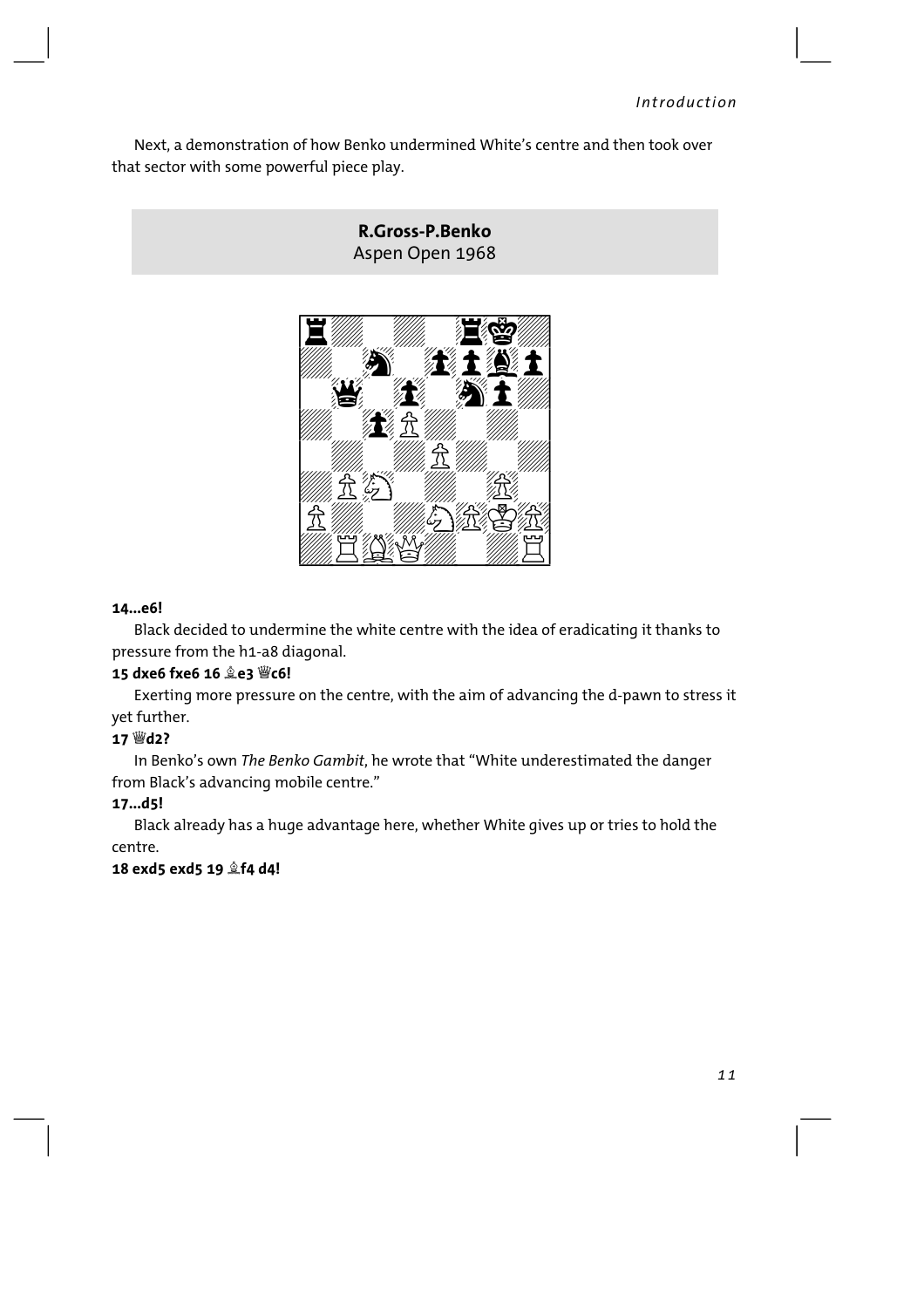

Opening up the long diagonal for Black's queen.

# 20 2a4 2fd5

Now the king's rook comes into play as well and the centralized knights do their part to wreck White's kingside structure, since the bishop cannot move away.

# 21 lhf1 2e6 22 lf2 d3 23 2g1

23 Wxd3 is met by 23... Xxf4! when the rook cannot be captured because of the potential queen fork.

23... 2exf4+ 24 gxf4 2xf4+ 25 \$h1 \$d4 26 lff1 2e2 0-1



White resigned due to the insurmountable threats.

On this note, we start the book proper. I do hope you will enjoy the examples and commentary from this, my very first chess book, as I have attempted to include, to the best of my knowledge, examples which are currently theoretically relevant, as well as some of my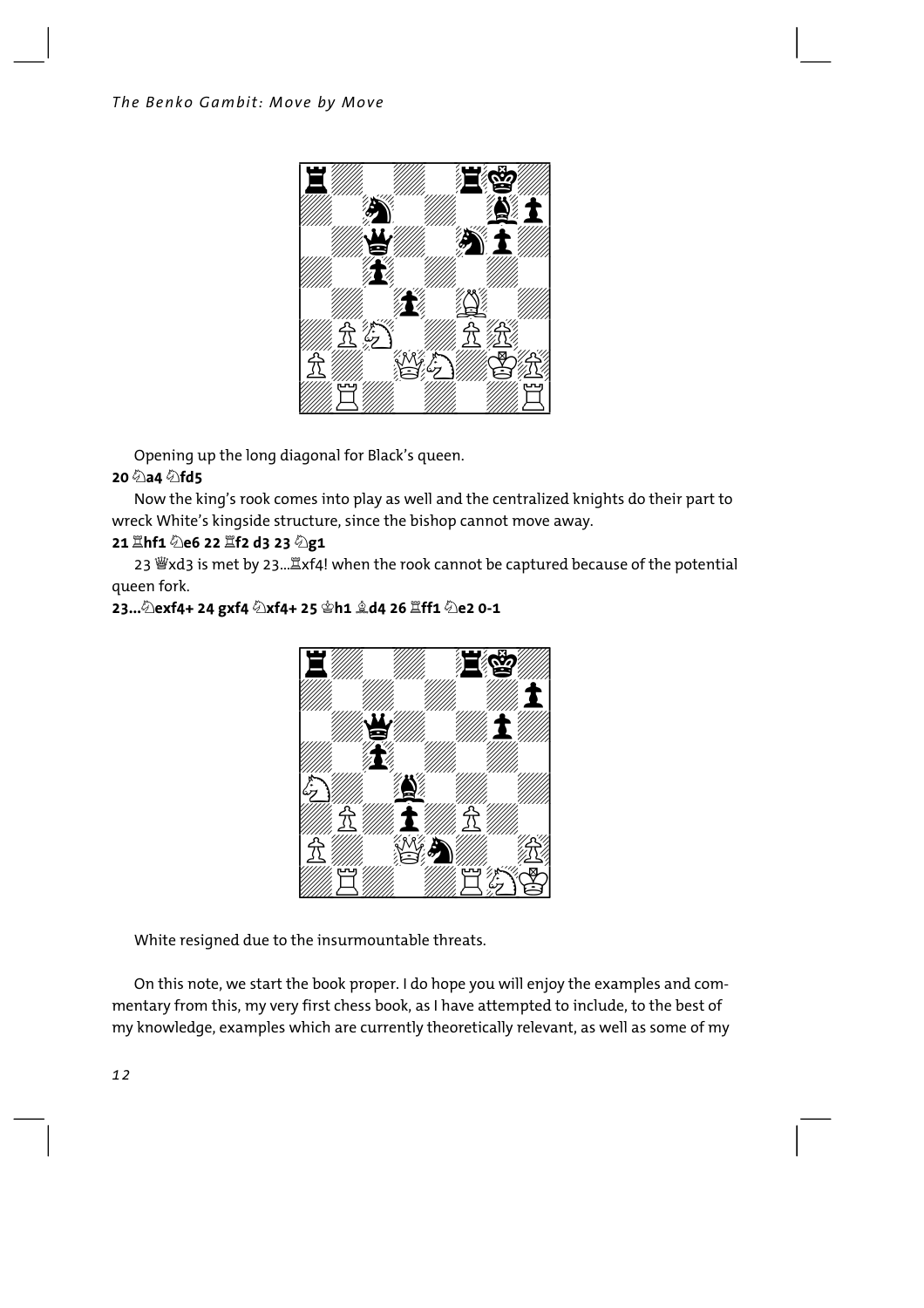own games, in particular my correspondence games which always require months of analysis.

# **Acknowledgements**

I would especially like to thank the following for their help in making this work possible:

IMs Goh Wei Ming, Lim Yee Weng and Miodrag Perunovic for their help in assessing positions and providing key advice.

IM Erik Kislik for generously sharing his superb Benko Gambit theory and taking the time to analyse some key positions.

CM Olimpiu Urcan for his persistent reminders that I needed to graduate from writing articles to authoring a book, as well as for ideas on writing this book.

GM John Emms, a very patient chief editor who has to deal with my constant edits and updates.

Assistant Editor, IM Richard Palliser for his meticulous proofreading and editing (even working at the book on Christmas Day!).

Most of all, I want to thank my wife, WFM Yip Fong Ling, for her constant encouragement, full support and valuable 'time-off' to write my first chess book, a cherished ambition of mine.

> Junior Tay, February 2014, Balestier, Singapore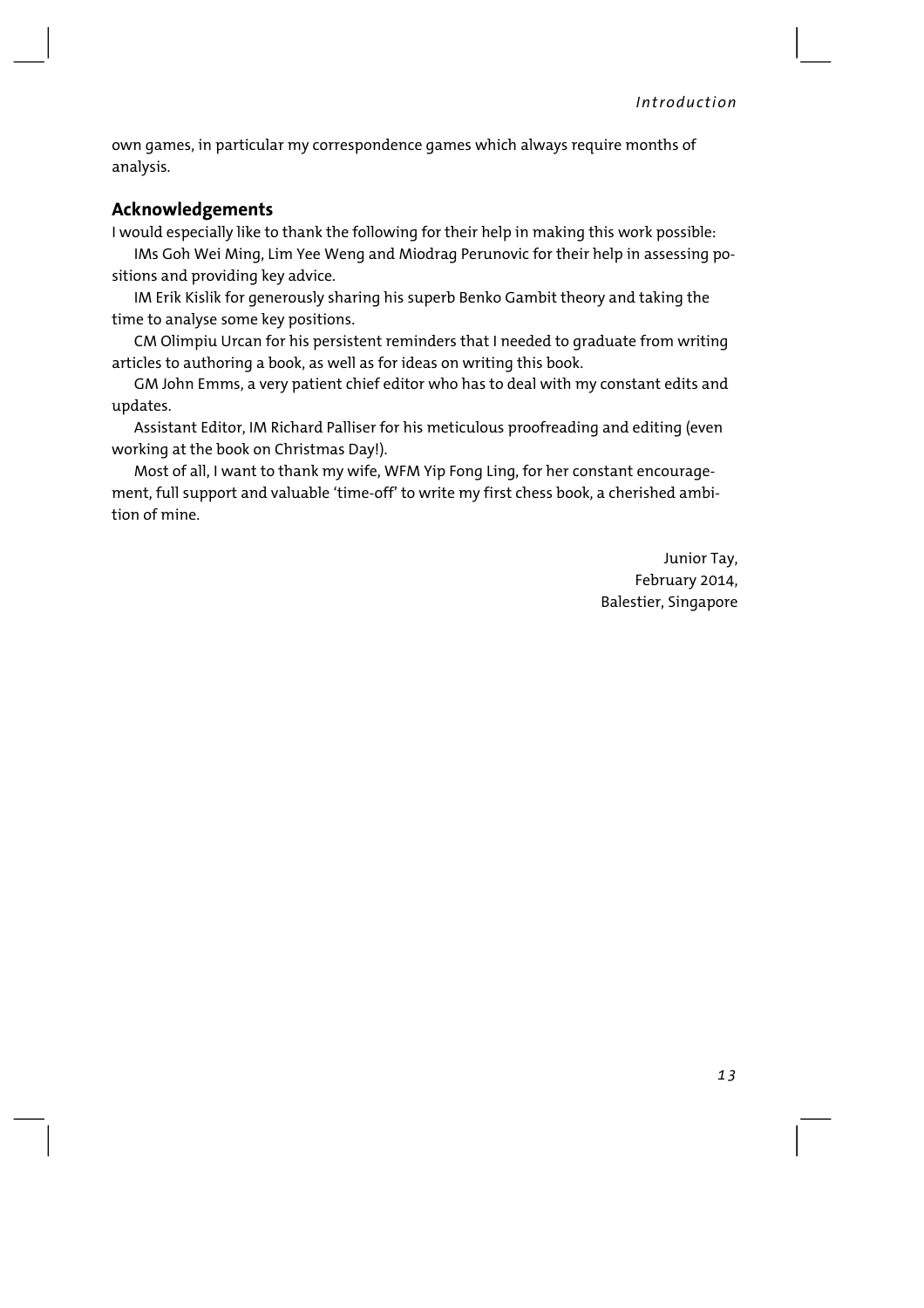there is no chance for Black to play for a win due to the need to blockade White's strong passed d-pawn.

# Game 12 A.Mastrovasilis-Ki.Georgiev Skopje 2012

10 h3 0-0 11 曾g1 2bd7 12 曾h2 豐a5



# 13  $\S$ e1  $\S$ fb8

A good alternative is 13...公b6!? 14 罩e2 公fd7 15 罩c2 公c4 16 響e2 響a6 17 罩b1 罩fb8 18 b3 @ce5 19 Wxa6 @xf3+ 20 qxf3 Xxa6 with good compensation.

# 14 Ie2

Commencing the standard rook manoeuvre.

# 14... 2e8 15 耳c2 2c7

15... ab4!? is a good alternative.

# $16 \triangleq d2$

16  $2q5$  can be met by the stock pawn sacrifice 16... a6!?.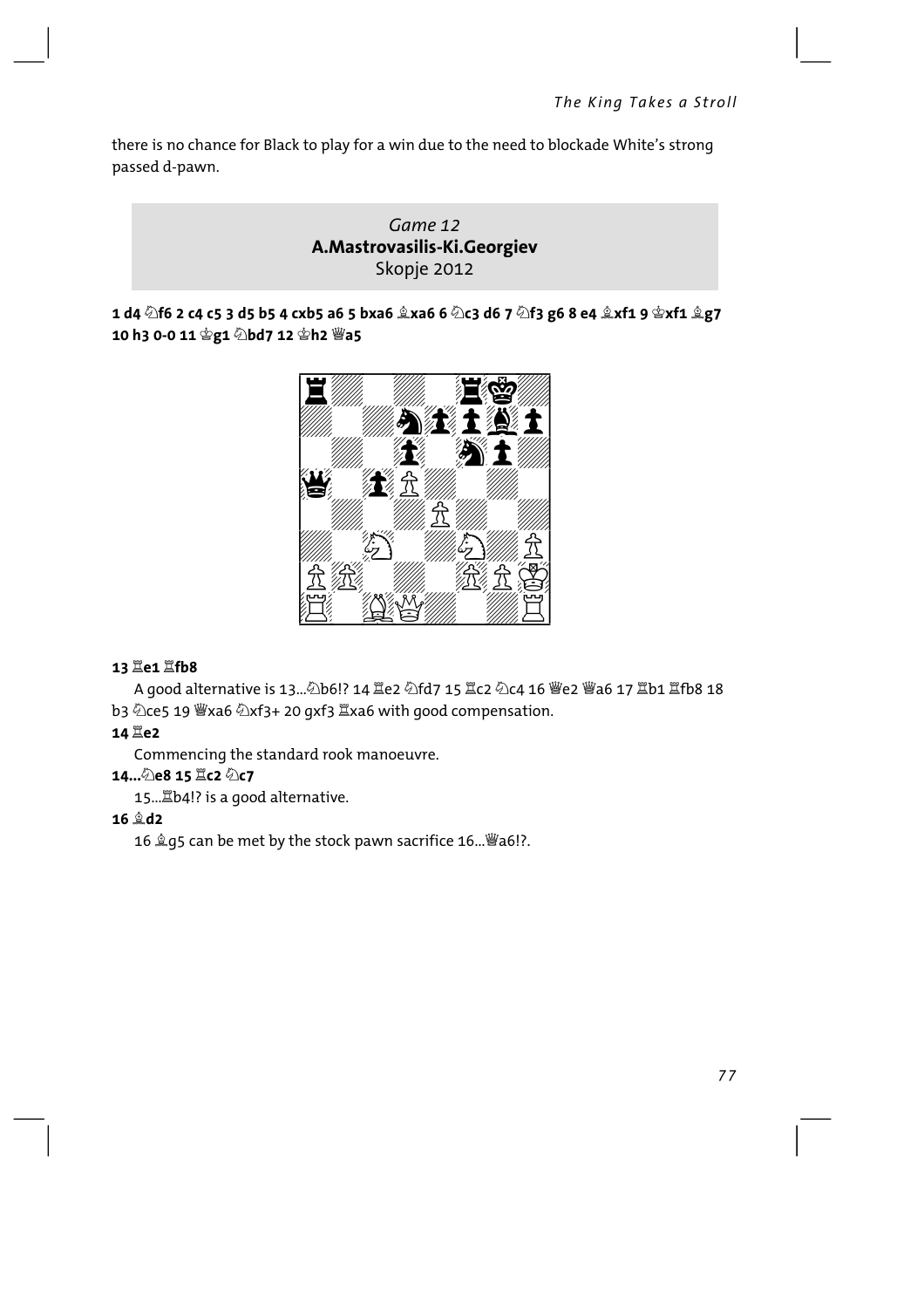

For example, 17  $\&$ xe7 (after 17  $\&$ c1  $\&$ b5 18  $\&$ xb5  $\&$ xb5 White erroneously hit on the idea of exchanging e-pawns with 19 盒d2 公f6 20 盒c3 公xe4 21 盒xg7 含xg7 22 曾e3 公f6 23 and 0-1 in D.Stamenkovic-N.Ristic, Vrnjacka Banja 2009) 17...2b5! 18 曾e2 (or 18 2xb5 置xb5 19 響e2 置b7 20 置e1 f6 and White will have problems extricating that bishop on e7) 18... 2xc3 19 bxc3 里e8 20 曾xa6 (if 20 g g § 曾a4 with good compensation) 20... Exa6 21 g g 5 Exe4 and Black has a typical Benko endgame where White has to quard the a2, c3 and d5 weaknesses.

# $16...$  47

Of course, the regular watering spot for the queen.

#### 17 宫g1

White readies himself for the endgame by putting the king closer to the centre. To be honest, it is quite difficult for him to find an active plan.

# 17... lb4!

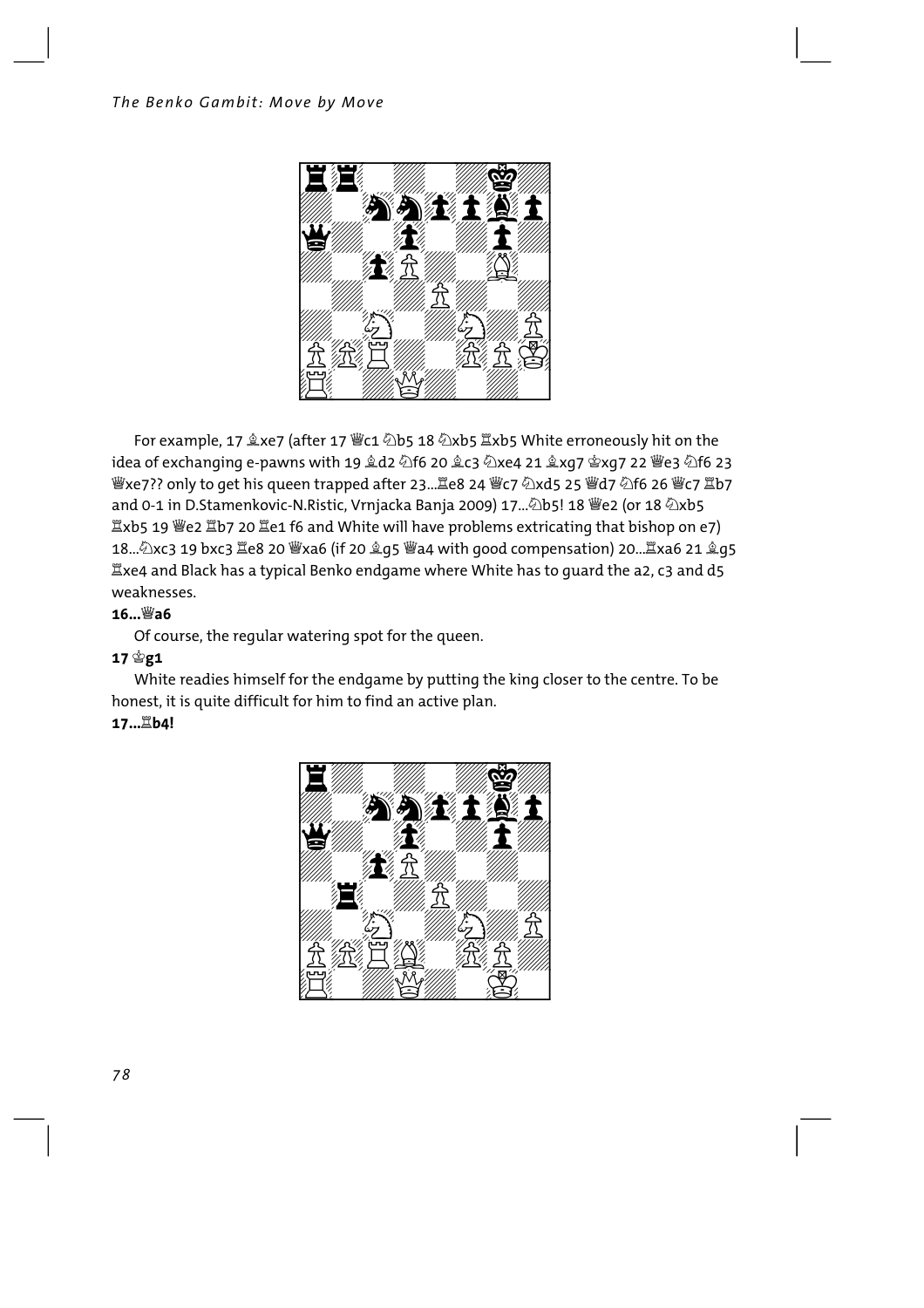Encouraging White to kick the rook with a2-a3. This is an interesting psychological ploy as it gives White the opportunity to offer to return the pawn.

# 18 a3?!

Accepting the challenge.

**Exercise:** Can you find a stronger alternative for White to effect the ... gxc3; bxc3 IIxe4 exchange? Note that 18 We1 runs into Wd3.

Answer: White's strongest move is 18  $\equiv$ c1! as after 18... 2xc3?? 19 2xc3  $\equiv$ xe4 20  $\equiv$ h6 f6 21 ②q5 it's all over. Although White can still hold on after the far superior 18...②e5! 19 ②xe5 ହxe5 20 f3 *Wed3* 21 ⊈h1, under tournament conditions, it is highly likely that he would not be able to defend optimally against the sustained pressure.

# 18... xc3! 19 盒xc3 IXe4



Georgiev's assessment is spot-on. Black has precisely calculated that White doesn't have enough time to launch a kingside attack with the help of the unopposed bishop. Black must calculate extremely accurately when trading his beloved dark-squared bishop for the c3 knight, as this leaves his kingside exposed on the dark squares. Thus, either he must have sufficient defensive cover or his queenside initiative has to be strong enough to prevent White from taking advantage of the bishop's absence.

# 20 營d2

Hoping to rush to h6. Instead, after 20  $\&$  g5  $\mathbb{E}$ f4! (a nice way to surround the d5-pawn) 21 빨d2 뽑f5 22 뿔e1 뿔e8 23 ۞e4 뿔xd5 24 빨h6 f6 White's initiative has fizzled out.  $20...$ 2b5!

The dangerous bishop must be evicted from the board. 21 彎h6 ②xc3 22 ②g5!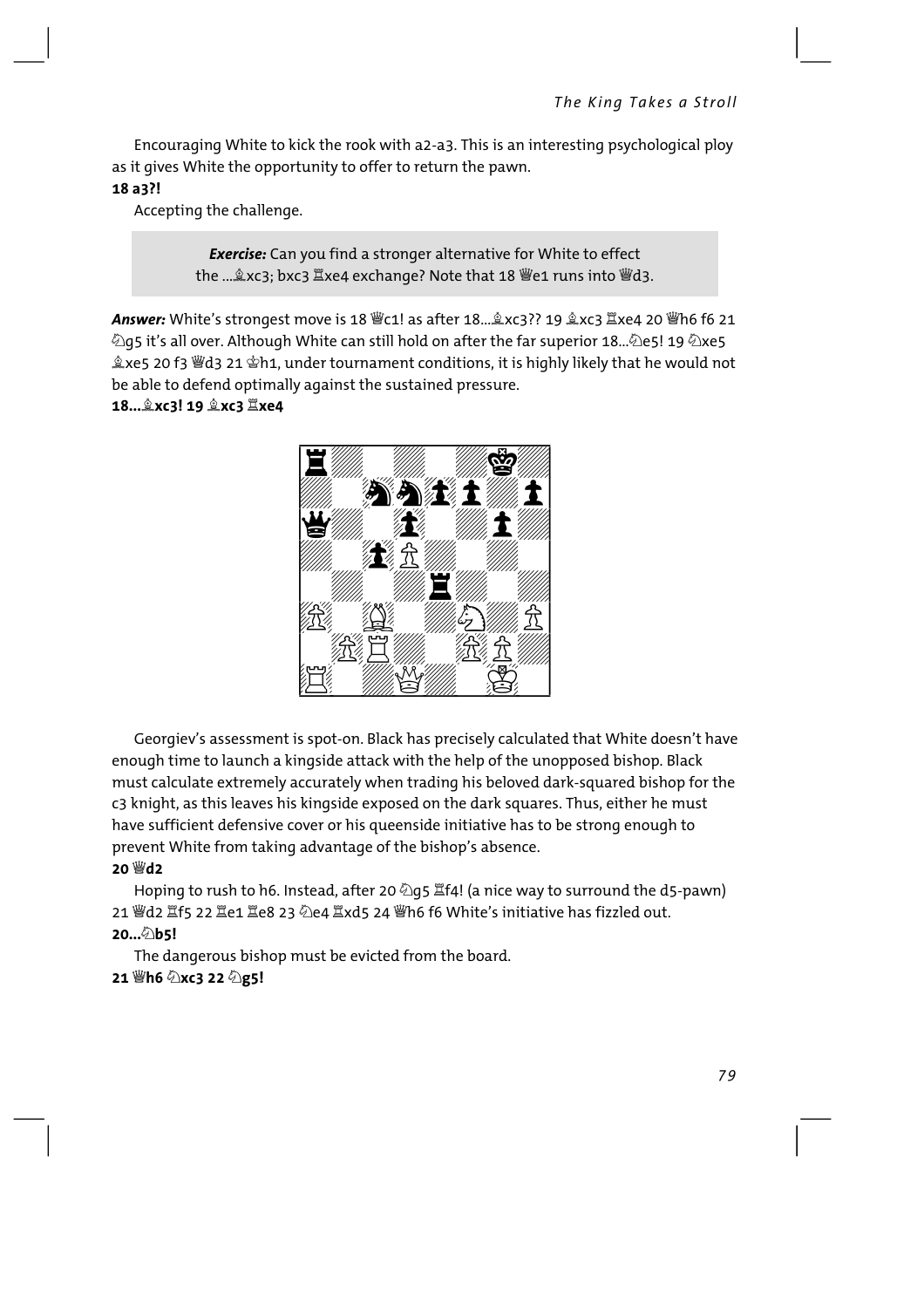

# $22...$  hf8!

Question: Why not the more active 22... 2f6?

Answer: Georgiev probably did not want White to obtain some counterplay after 23  $\mathbb{Z}$ xc3 營xd5 31 營xf6+

# $23$  bxc3

23 耳xc3 is met by 23...罝e5 24 罝f3 f6 25 ⑵xh7 罝h5! 26 ⑵xf6+ exf6 27 曾d2 솔f7 with a clear advantage for Black.

# 23.... Le2!

Benko Gambit players love exchanging pieces as this accentuates the weaknesses of the white pawns.

# 24 Ixe2 營xe2 25 公f3

Giving the queen a route back as Black was threatening to go pawn picking.

#### 25... 響b2 26 Ie1 Ia7

Black is in no hurry.

# 27 Ie3?

White attempts to defend laterally and perhaps hoped to use the rook for a last-ditch kingside assault. 27 c4 Wxa3 was the lesser evil.

# 27…營a2!

Once d5 drops, the rest is easy for Black as his central pawns start rolling.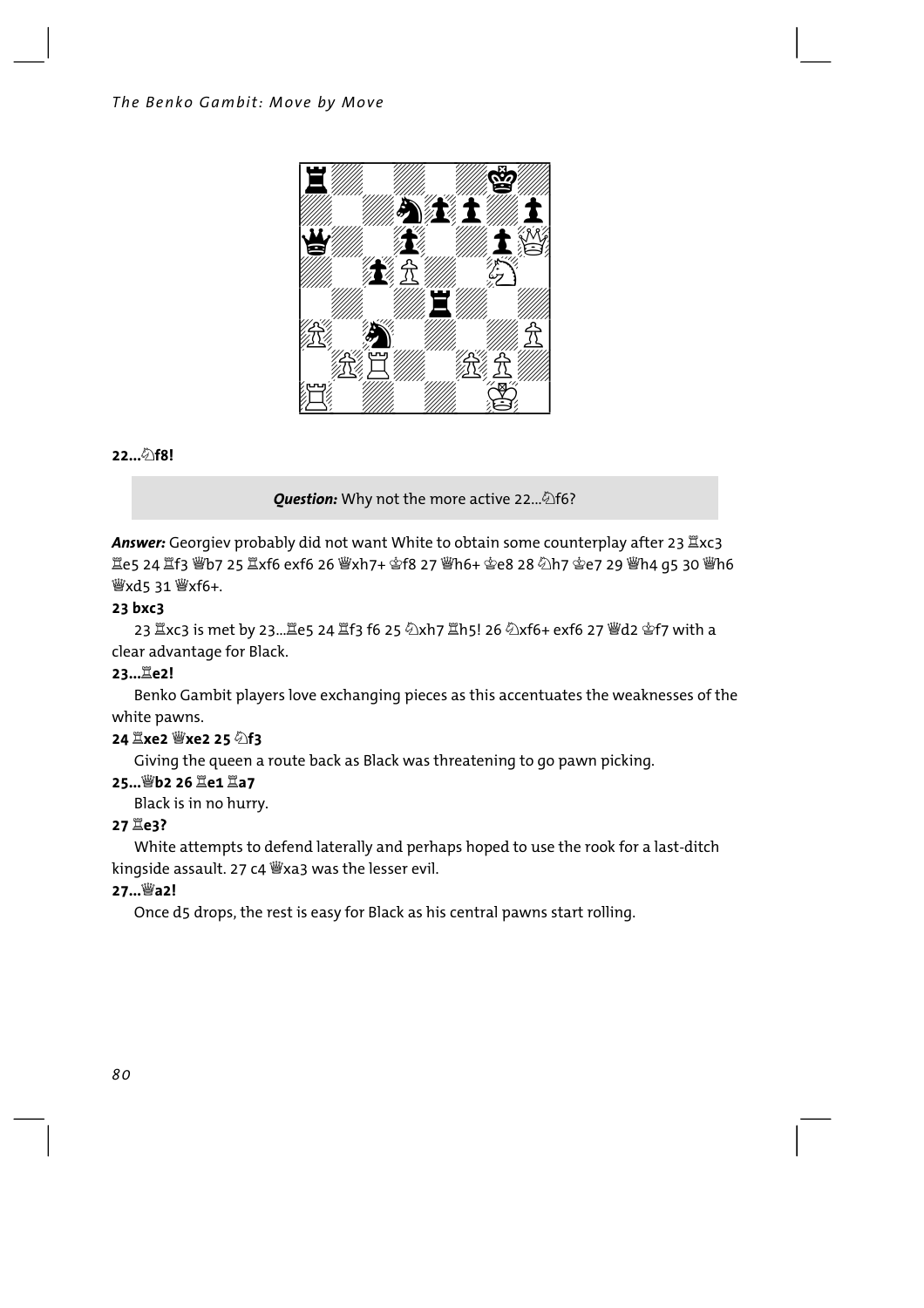

# 28 ②g5 響xd5 29 骂f3 e6

The end of the attack. Now the black central pawns take the limelight. 30 彎h4 f5 31 le3 e5 32 ⑵f3 耳xa3 33 彎e7 耳a1+ 34 솧h2 e4 0-1

# F) The Hockey Puck Punt 9 g4

Lastly, we examine the 'hockey puck punt' with q2-q4, which is an attempt by White to gain space on the kingside or to start a brazen kingside hack. Recent grandmaster games show that Black is holding his own here as we'll now see.

# Game 13 S.Mamedyarov-O.Abdulov Baku 2011

# 1 c4  $\textcircled{1}$ f6 2 d4 c5 3 d5 b5 4 cxb5 a6 5 bxa6 g6 6  $\textcircled{2}$ c3  $\textcircled{2}$ xa6 7 e4

White can also play in 'Four Pawns Attack style' with 7 f4: for example, 7... 2078 \dif3 g21. We've followed J.Murey-M.Hebden, London 1988, where Black could have seized the initiative with 16...f5! 17 exf6 (after 17  $\dddot{\text{w}}$ e3  $\dddot{\text{w}}$ b7 Black is calling the shots) 17... $\ddot{\text{w}}$ xf6 18 빨xe7 lfe8 19 빨xc7 lac8 20 公b5 빨xb5 21 빨a5 빨xa5 22 효xa5 公xd5 with an excellent game.

# 7... kf1 8 \'xf1 d6 9 g4!?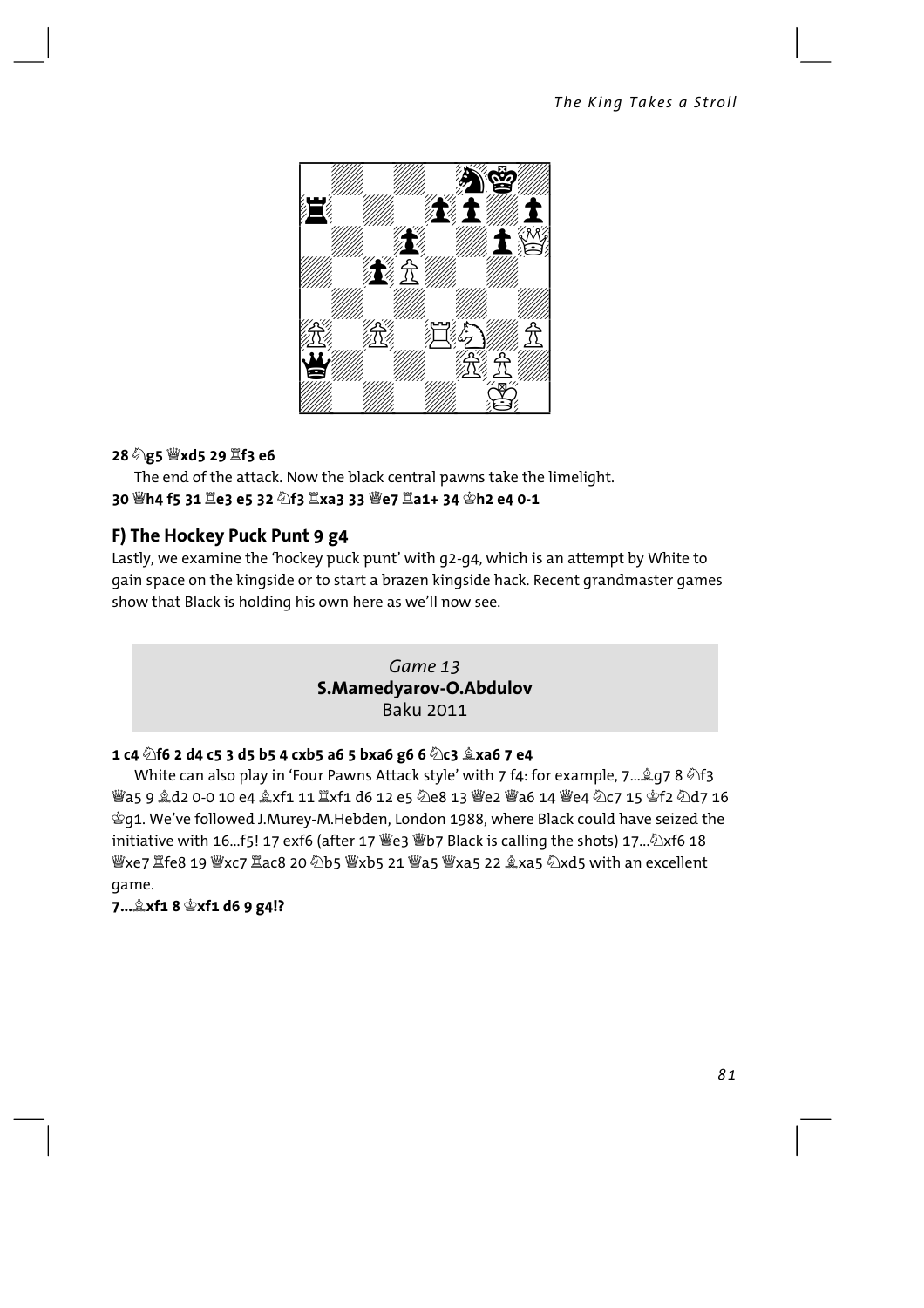

Question: What's this? Did White accidentally nudge his q-pawn a square too far?

Answer: Aside from proving the q2-square for the king to tuck itself into, 9 q4, if not stopped by Black, will lead to the space-gaining q4-q5 push and perhaps more aggression with h4-h5.

# 9... 207

Another option is to put the question to the q-pawn with 9... We8: for example, 10 q5 ④h5 11 @g2 h6 12 h4 ۞d7 13 ۞qe2 ۞e5 14 ۞f4 (after 14 ۞q3 ۞xq3 15 fxq3 the e5-knight sits snugly on its unassailable outpost) 14...hxq5! 15  $\triangle x$ h5  $\triangle x$ h5 16  $\triangle x$ q5  $\triangle q$ 7 17  $\triangle q$ h3 c4! when Black already enjoyed a great space and developmental advantage in J.Clavijo-E.Real de Azua, Havana 2009.

# 10 曾g2 2a6!?

Black develops the knight on a6 to give the f6-knight access to d7 if White goes for g4g5. Also possible is 10...0-0 11 g5 公h5 when after 12 公ge2 e5 13 h4 f6 14 豐d3 置a7 15 豐h3 af7 Black had a powerful attack looming on the kingside in M.Vlasenko-E.Solozhenkin. St Petersburg 2005.

# 11 g5 Ad7 12 Af3 Ab6

Black aims to play on the queenside with a future ... 2a4 or ... 2c4 foray.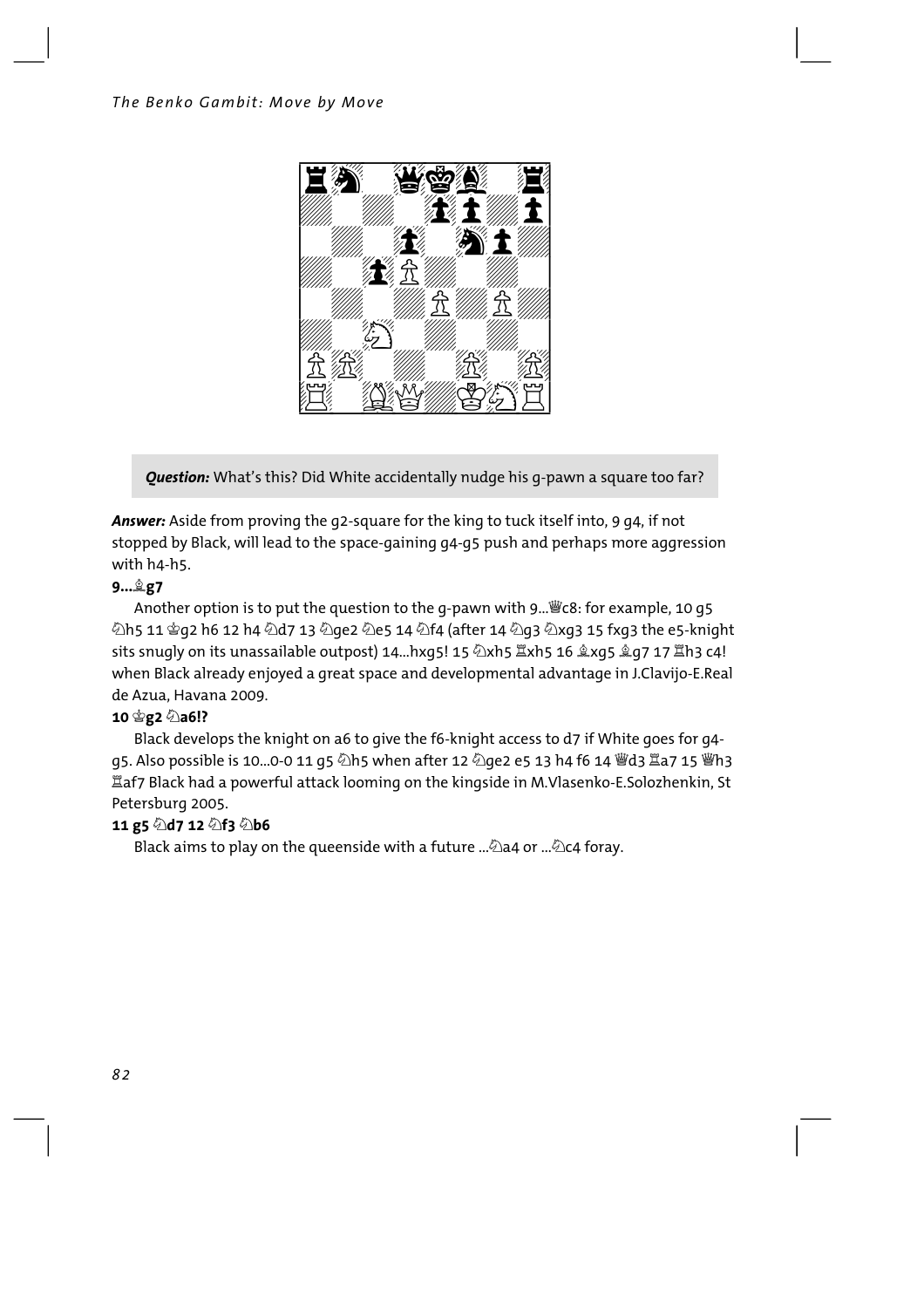

# 13 盒f4 ②c7

Giving the b6-knight even easier access to a4.

# 14 h4

Amazingly White is playing for mate.

# 14...0-0!?

Very brave, castling into the attack. Black trusts that White does not have enough firepower to breakthrough on the kingside.

# 15 h5 Wd7!

A dual-purpose move, contesting the q4- and a4-squares simultaneously.

# 16 Ih4

Preventing ... *彎*g4+.

#### 16…⁄2a4!



Forcing matters on the queenside.